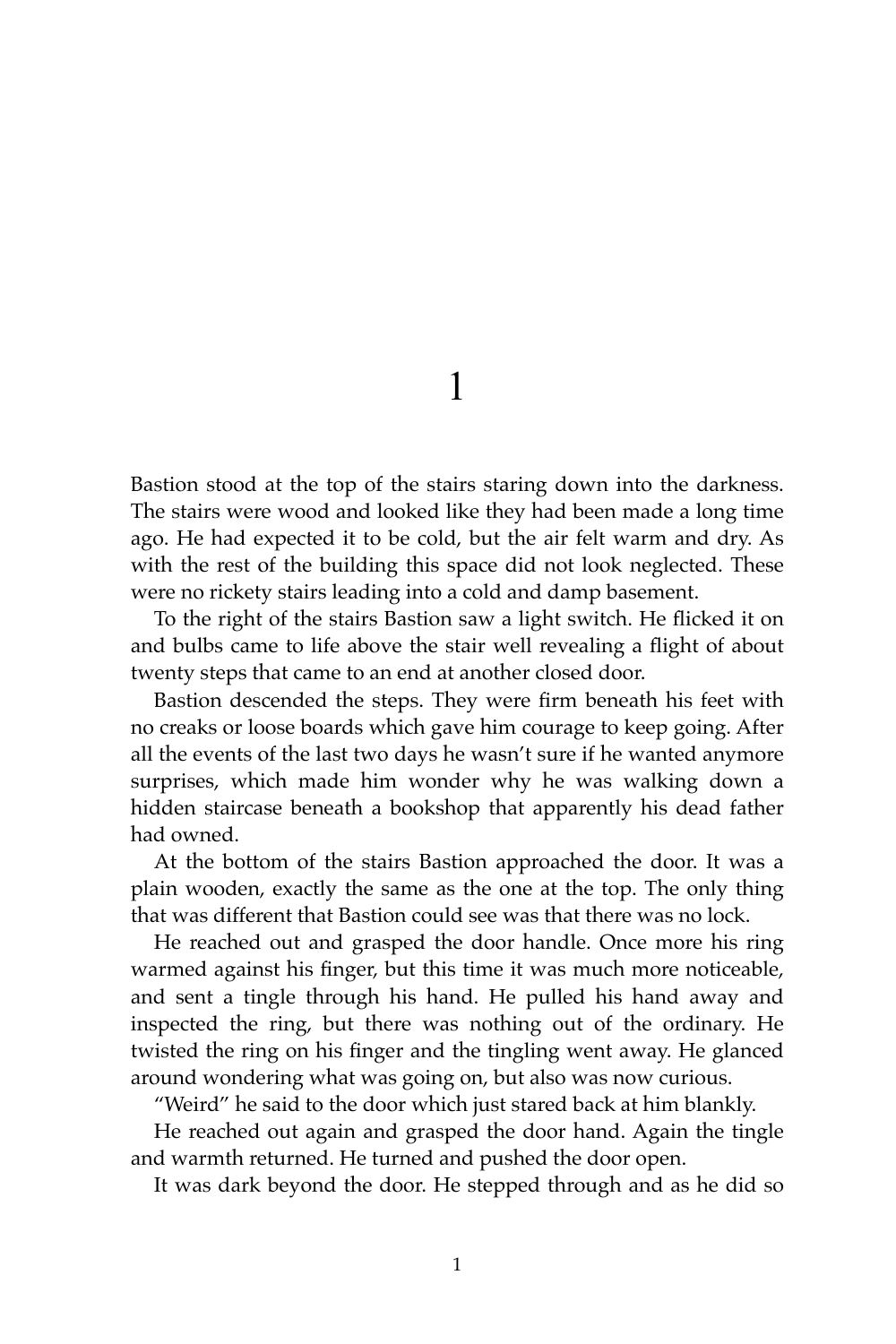he felt the same tingle in his hand spread over his body, as though he was stepping through some kind of unseen membrane. He jumped back.

"What the hell?"

Tentatively, he put his hand through the door. Again the tingle but nothing else. In the darkness he thought he saw a faint glow around the door frame, but then it was gone. And suddenly, lights in the room beyond started to come to life of their own accord. Bastion's mouth dropped open in surprise.

Stretching away from him, and framed by the doorframe, were more rows of shelves, these were much taller than the bookshop upstairs and the books on them looked much much older. Bastion stepped through, ignoring the tingle this time, surprised at the size of the room before him. The floor was sunken, and Bastion stepped down the three steps onto the floor proper which was made out of solid stone. The room was at least three to four times the size of the entire bookshop upstairs. Most of the space was taken up by tall bookshelves that reached at least two feet higher than the top of his head. Not all the shelves were taken up by books. On some there were strange objects. Weird microscopes, an arrangement of what could only be described as crystal balls, little wooden figurines on one shelf that looked so life like Bastion had to blink to convince himself they weren't.

He walked down the aisle that lead through the middle of the bookshelves and came to a circular area. From here he could see that the shelves were all arranged around this centre, leading off in a radius and organised in a widening circle around the room.

In the centre was a large desk, upon which were piled more books. Some were incredibly large and reminded Bastion of atlases, others were remarkably small, so tiny you'd need a magnifying glass to read. Which was good, because fastened to one corner of the desk was a large magnifying glass that looked like it could be moved around to read over. Next to this, and looking out of place amongst such old books and a scene that looked like it had stepped right out of Harry Potter, was a television, one of the boxy older kind.

As with the bookshop upstairs, there was no dust. Everything looked as though it had been left just moments earlier and at any second the owner would come back. Which kind of freaked Bastion out, considering that someone was his murdered father.

Bastion looked around and wondered if his mother knew about all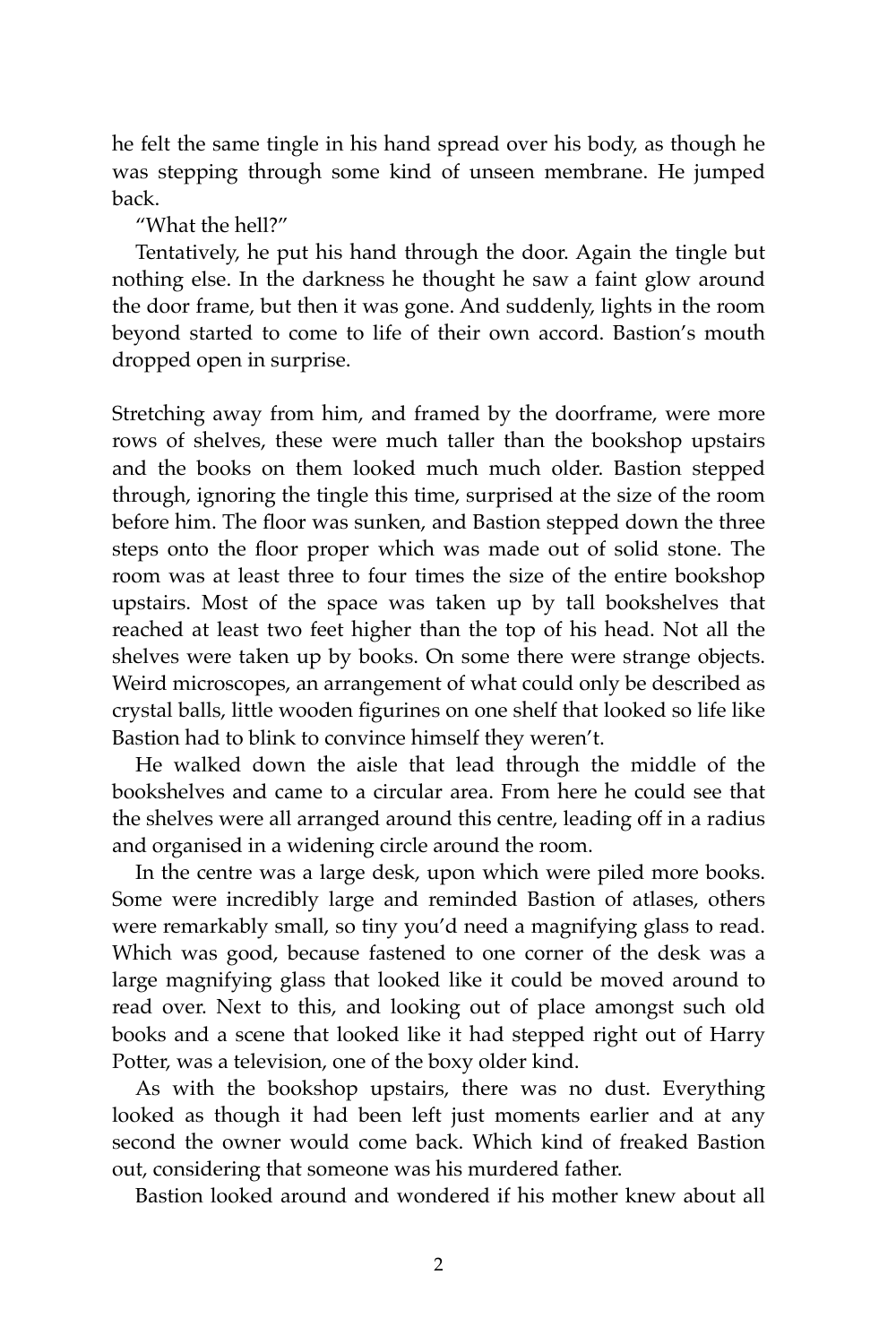## 80000

of this and was this secret space somehow related to why she killed him? Psychotic break was how things were termed officially, but explanations beyond that were quite limited and, up until now, Bastion had never really dug much deeper, afraid of what he might learn.

Looking at the shelves of books that looked like they had stepped straight out of the middle-ages, Bastion wondered if his father was some kind of antique book dealer. That could really be the only explanation. But then, why the hidden door? Why no signs out front.

Perhaps he was an illegal antique book dealer. Bastion had heard of such things and looking around him he could believe that shady dealings were undertaken in this subterranean crypt. What kind of people dealt in illegal antique books? And what were illegal antique books anyway? There was no such thing as forbidden books were there? But then, what if they were *stolen* antique books? That would explain the secrecy and the cover, and perhaps why his father had never told him about this place.

Which made him wonder again about his father's murder and why his mother had done it.

As always, thoughts of his mother made Bastion's stomach tie itself up in knots. How was someone supposed to feel about a crazy mother that had murdered your father. Bastion had never been able to bring himself to hate her, but he also wasn't sure that he felt much love for her either.

As he looked around and thought, he walked round the desk to the large over-stuffed armchair beyond and sat down.

The seat was comfortable, extremely so, that he could almost imagine that it was made especially for him.

Was this where his father sat as he dealt in his stolen books? How often did he come here, he wondered. Did anyone else know about this place.

As he mused about things he had no answers to, Bastion noticed a white envelope on the desk. It was placed perfectly so that anyone sitting on this chair was see it directly in front of them. It was unmissable as it leaned perfectly placed against a large dark blue glass sphere.

Bastion swallowed as he realised what was written on the envelope in perfect handwriting.

Just one word.

*Bastion.*

Bastion blinked and read it again. Yep, it still read his name. An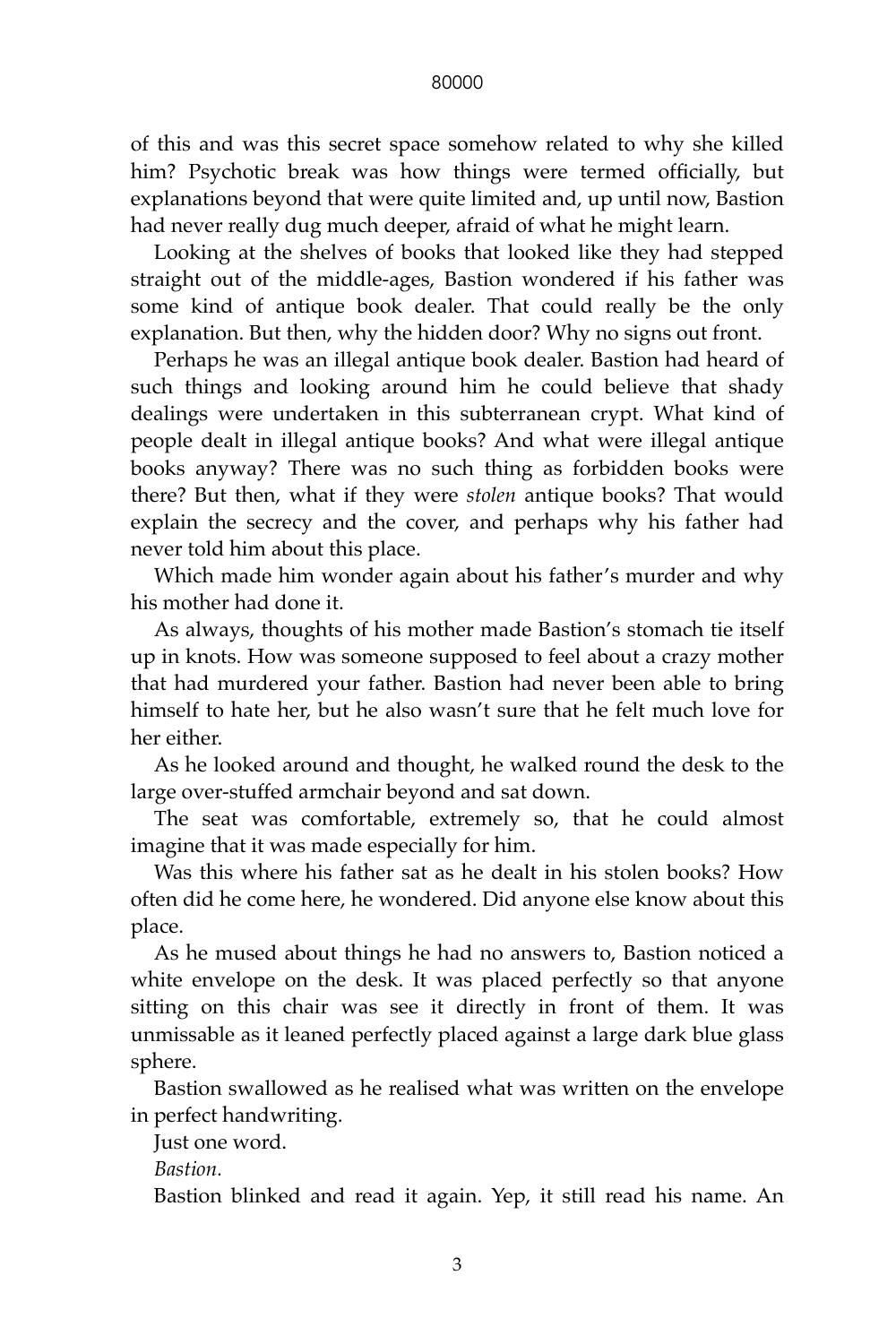envelope addressed to him. He wasn't aware of anyone else called Bastion, and he also knew of no one else that had the keys to this place so the logical conclusion was that this letter was addressed to him.

But, if the lawyer was to be believed, then no one had been here in years, and this letter had sat here untouched for over ten years, waiting for this day when Bastion would sit in this chair and see. Placed as though they knew he would be sitting right here and see it. Perhaps the lawyer had placed it her. But no, he said no one had been here, and something told Bastion that that was the truth. No one had been in this place since his father had left it many years ago.

Tentatively, and with hands that suddenly felt clammy, Bastion reached out for the envelope. He turned it over in his hands. It was unremarkable. Just a plain white envelope, albeit of a pretty hefty paper stock. The handwriting was neat, with a flowing flourish on the 'B' as though the writer was someone who liked to add a little dramatic flair.

Bastion looked around the room, which had a sudden air of expectation. He couldn't help but feel as though this place had been waiting for him and now that he was here, there was a sense that it was holding its breath. But, for what?

Swallowing back the nerves, Bastion gently tore the envelope open.

He pulled out a single piece of white paper that matched the envelope. Unfolding it, Bastion frowned.

There was a single line of handwriting in the centre of the page.

Nothing else. It wasn't a letter. It wasn't a set of instructions.

Well, that wasn't true. The first two words were exactly that: 'Read me'.

Bastion's eyes flicked over the letters and he shook his head. The words were not even in English, perhaps Latin. Bastion cast his mind back to to a distant Latin class that he quickly gave up when he had been at high school. But, nothing came to mind.

The sense of expectation in the room became suddenly heavy.

Frowning over the words, Bastion quietly mouthed them, trying to decipher some meaning.

"*Ne quam exspectat, sed dormit. Mortuum dicat, veni foras."*

It made no sense to Bastion, but his mind was suddenly distracted from the strange words on the paper and instead became aware of a deep thrum that was rising in the room, as though from deep underground. He could feel a gently vibration in his feet, and out of nowhere he sensed a gentle sigh of wind ease groan through the room.